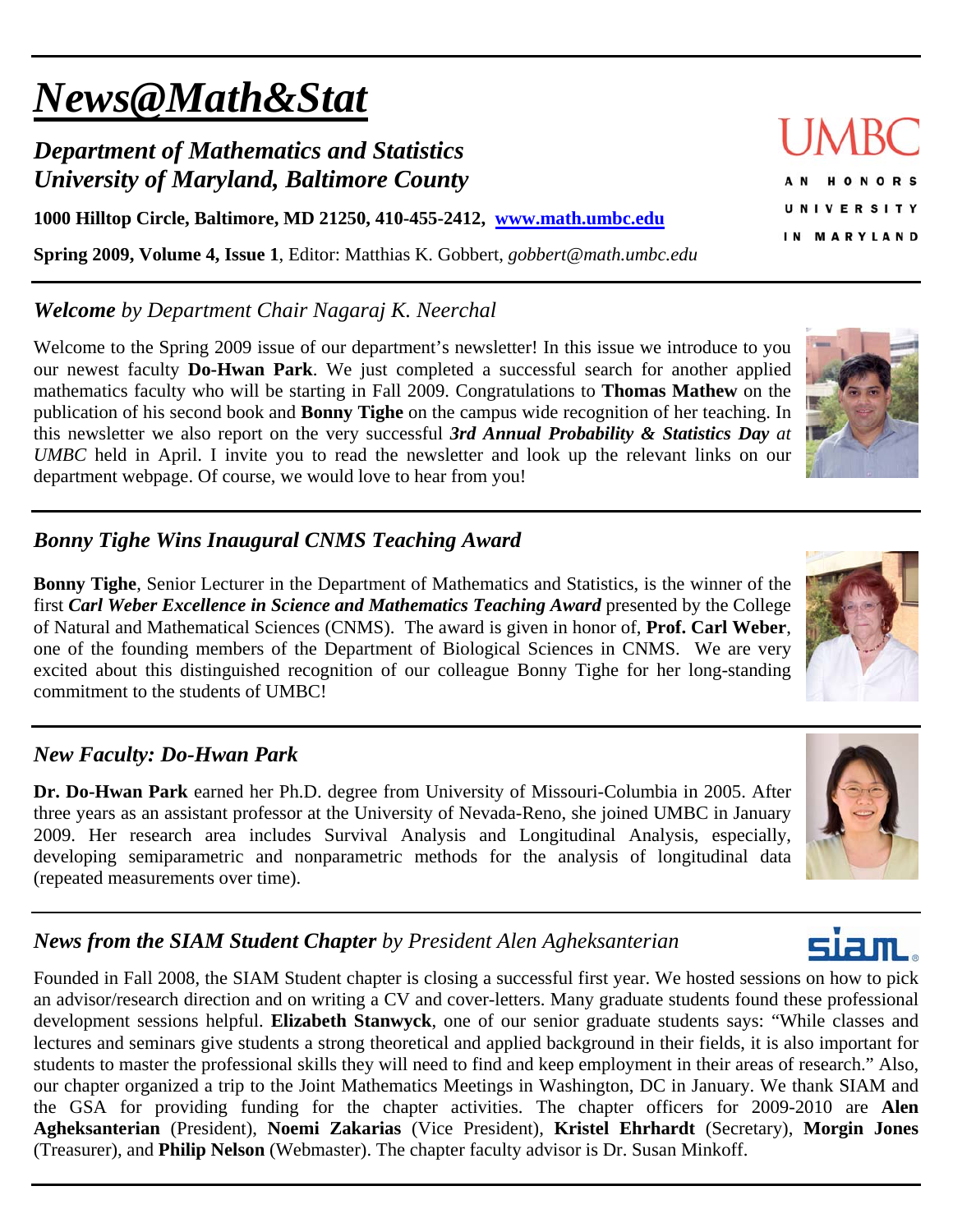#### *News from the Graduate Program by Graduate Directors Kathleen Hoffman and Anindya Roy*

Greetings from the Graduate Program Directors. We congratulate December 2008 graduates **Justin Newcomer** and **Joseph Warfield** (Ph.D., Statistics), **Guan Wang** and **Shiming Yang** (M.S., Applied Mathematics), **Hui Huang** and **Dihua Xu** (M.S., Statistics). Also, **Hui Huang** and **Gaurav Sharma** successfully passed their oral exams and have now become candidates for the Ph.D. degree in Statistics. We congratulate **Martin Klein** for his Outstanding Presentation Award at the annual Graduate Research Conference. **Melania Moldovan** was named Outstanding

Graduate Student in Applied Mathematics and **Gaurav Sharma** was named the same in Statistics. Also, **Hamza Bahadur** and **Deepak Ayyala** were recognized as Master Graduate Teaching Assistants. In March, the department hosted its first UMBC visit day for potential graduate students and it was a great success. We have admitted many new students for the Fall and are looking forward to welcoming them into the program. The newly instated Biostatistics graduate tracks in Statistics Ph.D. and Statistics M.S., joint ventures with the downtown campus, are a huge success, having attracted many new applications. We are anticipating an exciting and productive academic year.

#### *News from the Undergraduate Program by Undergraduate Advisor Yoon Song*

In May 2009, 21 students are graduating with a B.S. and 9 students with a B.A. in Mathematics, 3 students with a B.S. in Statistics, and 12 students with a Mathematics minor and 2 students with Statistics minor. There will be two students graduating with Departmental Honors: **Michael Reid** (Senior Thesis advisor Dr. M. Gobbert) and **Michelle Danaher** (Senior Thesis advisor Dr. A. Roy). **Austin Rochford** (BS in Mathematics, August 2008, Thesis advisor Dr. J. Zweck) who went to Ph.D. program in Mathematics, University of Illinois at Urbana Champaign, was nominated as May commencement's valedictorian candidate from our department. Currently, we have 303 students in Mathematics (including 76 minors) and 18 students in Statistics (including 7 minors).

## *News from the MSGSA by President Gaurav Sharma*

The Mathematics and Statistics Graduate Student Association (MSGSA) entered the third year as a recognized UMBC community. The main purposes of the MSGSA are to represent the graduate students in the Department of Mathematics and Statistics and act as liaison between students and administration in the department. The MSGSA now has the webpage (orgs.umbc.edu/msgsa) which not only provides information about the organization but also has useful links for current graduate students like sample webpage template and LaTeX Ph.D. dissertation template. Last December the MSGSA helped organize a successful holiday party for the department and we have a couple of more social events coming up this semester. The current officers for 2009 are **Gaurav Sharma** (President), **Deepak Nag Ayyala** (Vice President), **Andrew Raim** (Treasurer), **Xiaoyu Dong** (Secretary), and **Sanatan Saraf** (GSA Senator).

## *News from the Council of Majors and Pi Mu Epsilon by President Aaron B. Pearlman*

The Mathematics Council of Majors and the Pi Mu Epsilon Honors Society celebrated Pi Day in March with the Society of Physics Students and Sigma Pi Sigma Honors Society. The lecture was given by **Dr. Sommer Gentry**, Assistant Professor at the U.S. Naval Academy, and discussed an optimization algorithm for kidney matching. The officers this semester are **Aaron Pearlman** (President), **Michelle Stegman** (Vice President), and **Kimberly Shurupoff** (Treasurer). The Pi Mu Epsilon Honors Society induct 12 new members into the society this year.





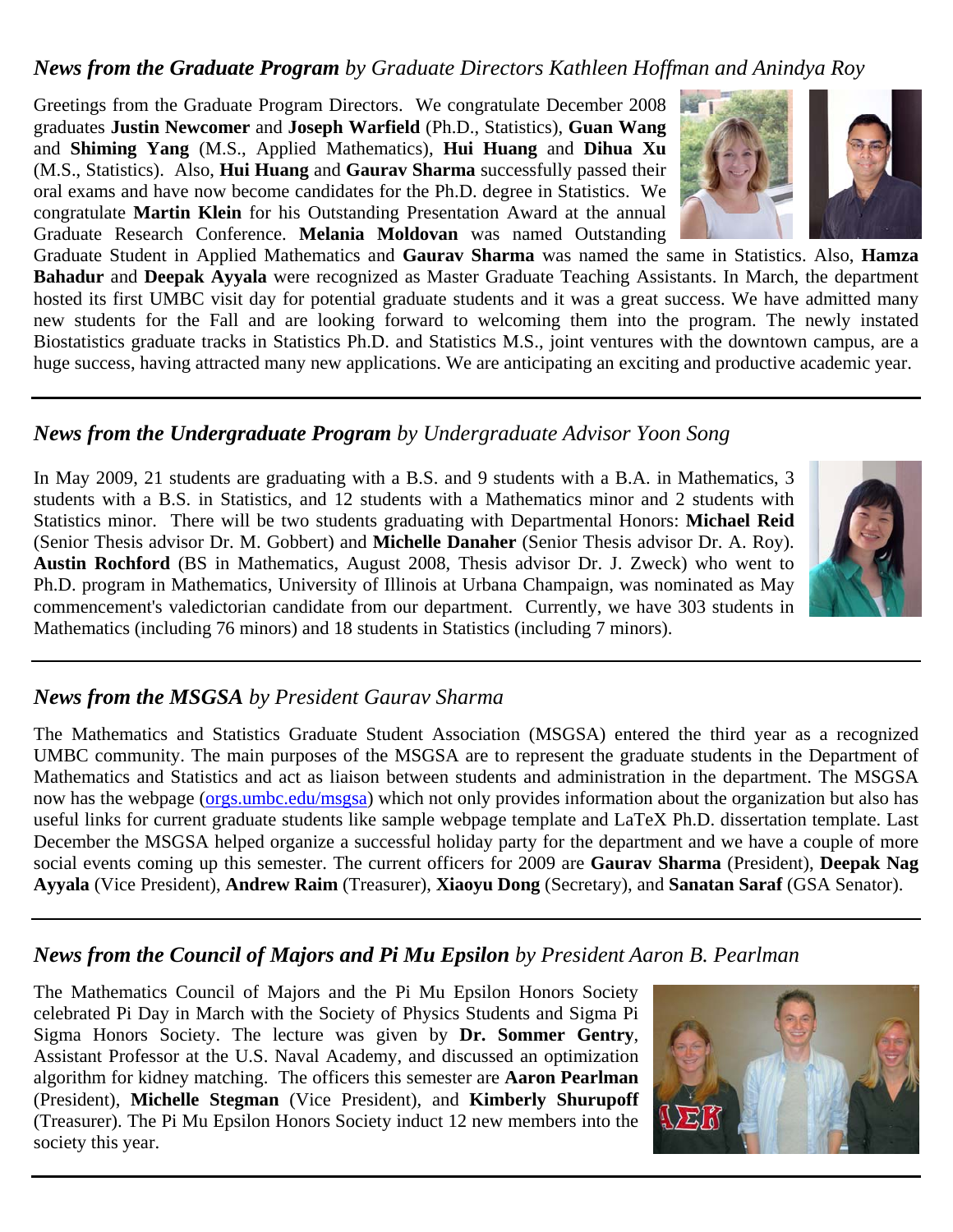

#### *3rd Annual Probability & Statistics Day at UMBC*

The Department of Mathematics and Statistics at UMBC organized its *3rd Annual Probability & Statistics Day at UMBC* during April 24-25, 2009. Organized by the statistics faculty and chaired by **Dr. Bimal Sinha** (Presidential Research Professor), the conference began on Friday afternoon with a workshop on *Modern Multiple Testing* offered by **Professor Sanat Sarkar**, a distinguished faculty at Temple University.

Saturday's conference session started with a warm welcome by **Dr. Philip Rous**, the Dean of the College of Natural and Mathematical Sciences, and by **Dr. Nagaraj Neerchal**, Chair of the Department of Mathematics and Statistics, and some pertinent observations by **Dr. Bimal Sinha**, Conference Chair. The morning session featured two plenary lectures by **Professor Barry Arnold** of the University of California at Riverside and **Professor Loveday Conquest** of the University of Washington. This was followed by Graduate Students' Oral Presentations as well as presentations by several excellent national and international speakers: **Professor Ayan Basu** (Pennsylvania State University and Indian Statistical Institute), **Professor Naveen Bansal** (Marquette University), **Professor Eric Slud** (UMCP; *photo below in conversation with Dr. Anindya Roy*), **Professor Bikas Sinha** (Indian Statistical Institute).

After a lunch break and a photo session, the afternoon session started with the third plenary lecture by **Dr. Scott Patterson** of Wyeth Research & Development, followed by three parallel sessions consisting of 1) presentations by several UMBC alumni (**Nabendu Pal, Michael Baron, Lanju Zhang**, **Santosh Sutradhar**), 2) Biostatistics (**Dr. Karabi Sinha**, **Dr. Nilanjan Chatterjee**, **Dr. Elizabeth Stuart**, **Dr. Mahlet Tedesse**), and 3)

Probability/Multivariate Analysis/Design (**Dr. James Hung, Dr. Youngmi Hur**, **Dr. Moustapha Pemy**, **Dr. Barry Bodt**, **Dr. Jim Spall**). As in the past years, a special attraction of the Probability & Statistics Day was **oral and poster presentations by graduate students** and recognition of **best oral and poster** presenters through cash awards and certificates. The winners of the awards are **Martin Klein**, **Elizabeth Stanwyck**, **Dihua Xu**, **Gaurav Sharma**, **Erum Marfani**, and **Xiao Dong.** 

The conference formally ended with a summary of the presentation highlights by **Professor Sanat Sarkar** and a highly entertaining dinner speech by **Dr. Ronald Wasserstein**, Executive Director of the American Statistical Association (ASA). This conference was primarily funded by **National Security Agency** with some limited financial assistance from UMBC and the Maryland Chapter of the ASA.